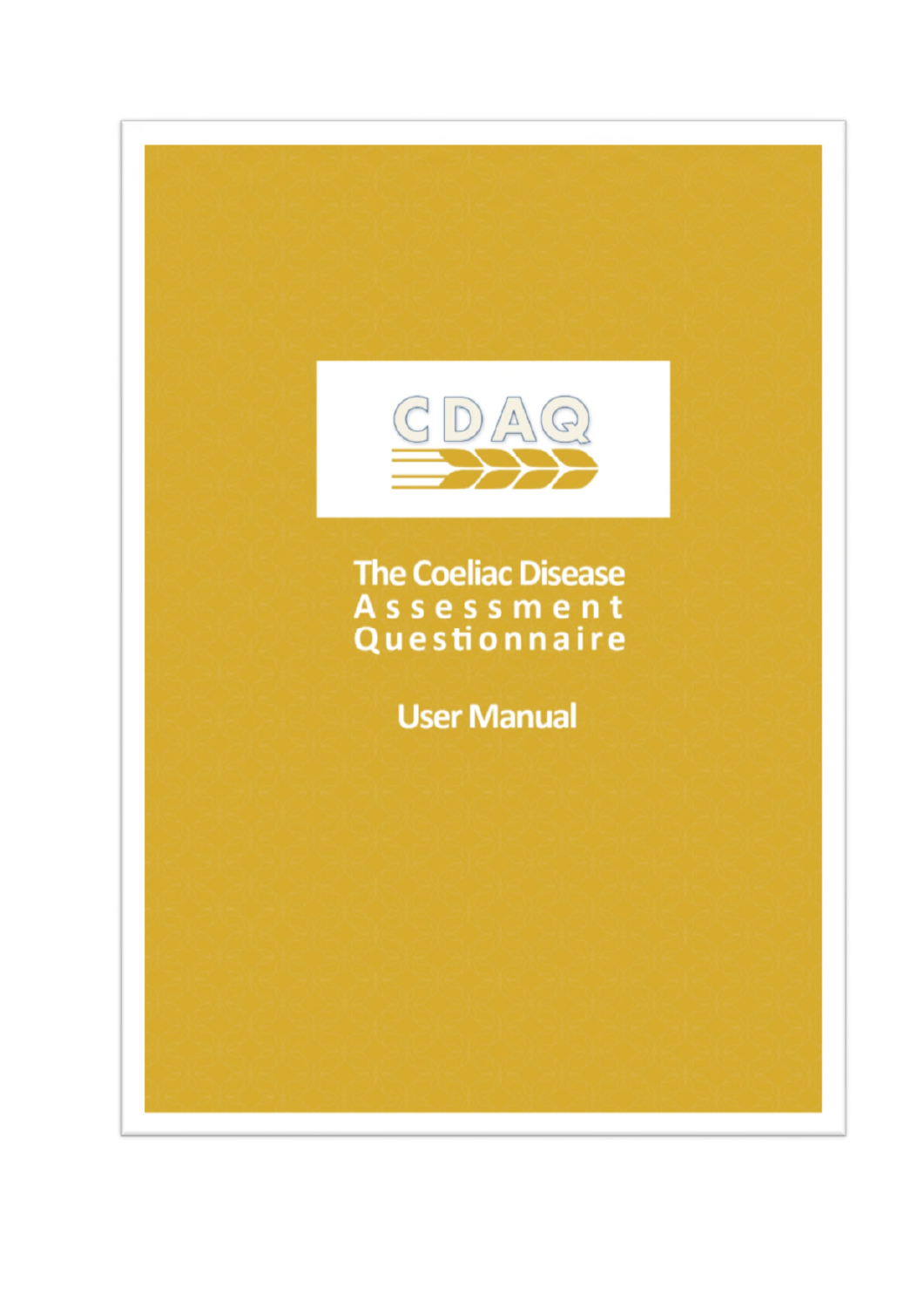

## **The Coeliac Disease Assessment Questionnaire (CDAQ)**

**User Manual** 

(*First Edition)* 

Dr Helen Crocker

Professor Crispin Jenkinson

Dr Michele Peters

Coeliac Disease Assessment Questionnaire – User Manual © Oxford University Innovation 2016. All Rights Reserved.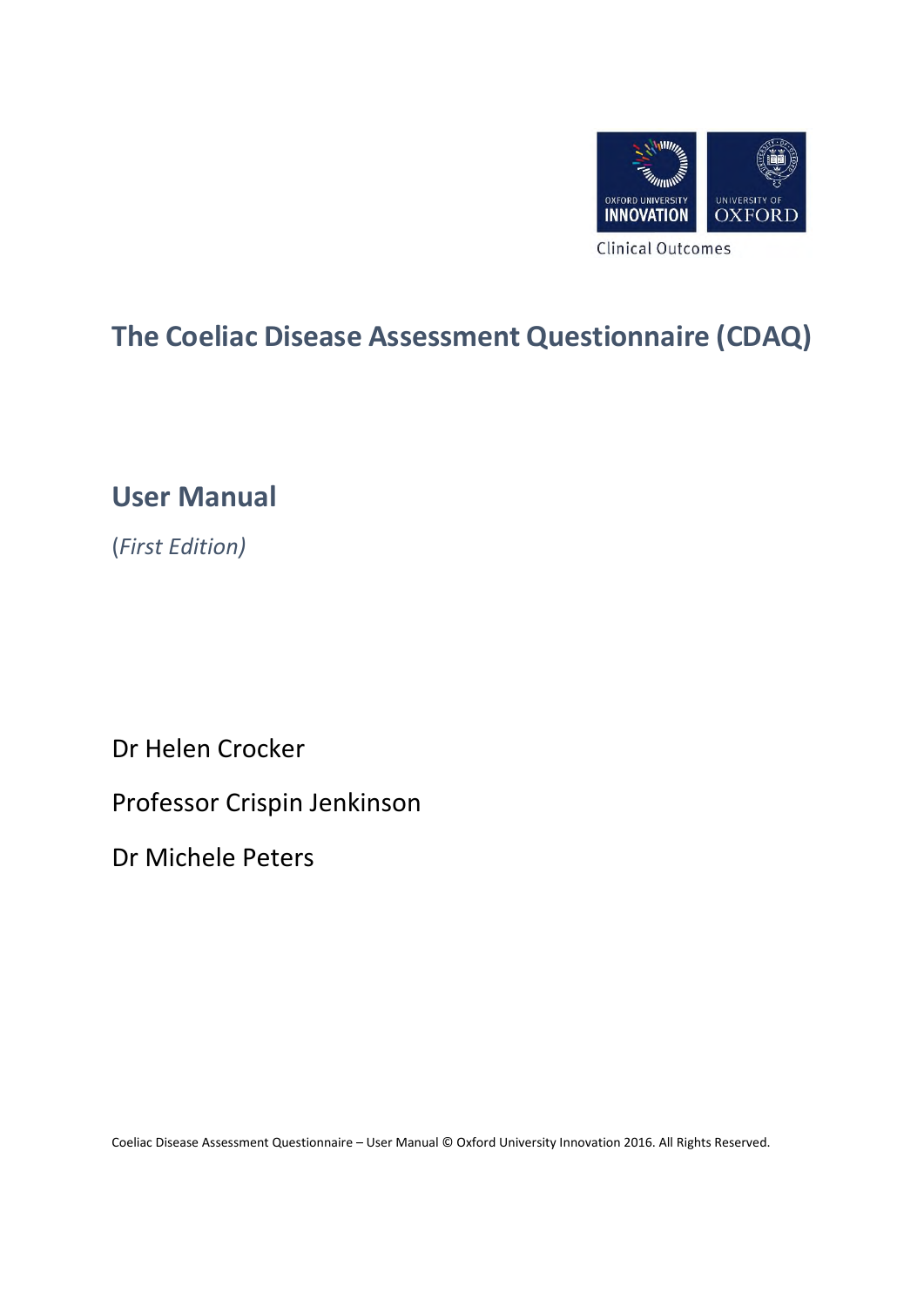CDAQ © 2016 Oxford University Innovation Ltd. The technology transfer company of the University of Oxford. No part of the CDAQ questionnaire may be reproduced without the prior written consent of Oxford University Innovation Limited.

Oxford University Innovation Limited, Buxton Court, 3 West Way, Oxford OX2 0JB.

http://innovation.ox.ac.uk/outcome-measures/coeliac-disease-assessment-questionnairecdaq/

The CDAQ was written by Helen Crocker, Crispin Jenkinson and Michele Peters who have asserted their moral rights in the questionnaire.

No part of the questionnaire or this manual may be reproduced without prior written consent.

Contact Clinical Outcomes at Oxford University Innovation Limited.

Oxford University Innovation Limited, Buxton Court, 3 West Way, Oxford OX2 0JB.

The CDAQ was developed at the

Health Services Research Unit University of Oxford Nuffield Department of Population Health Old Road Campus Oxford, OX3 7LF, UK

https://www.ndph.ox.ac.uk/research/health-services-research-unit-hsru